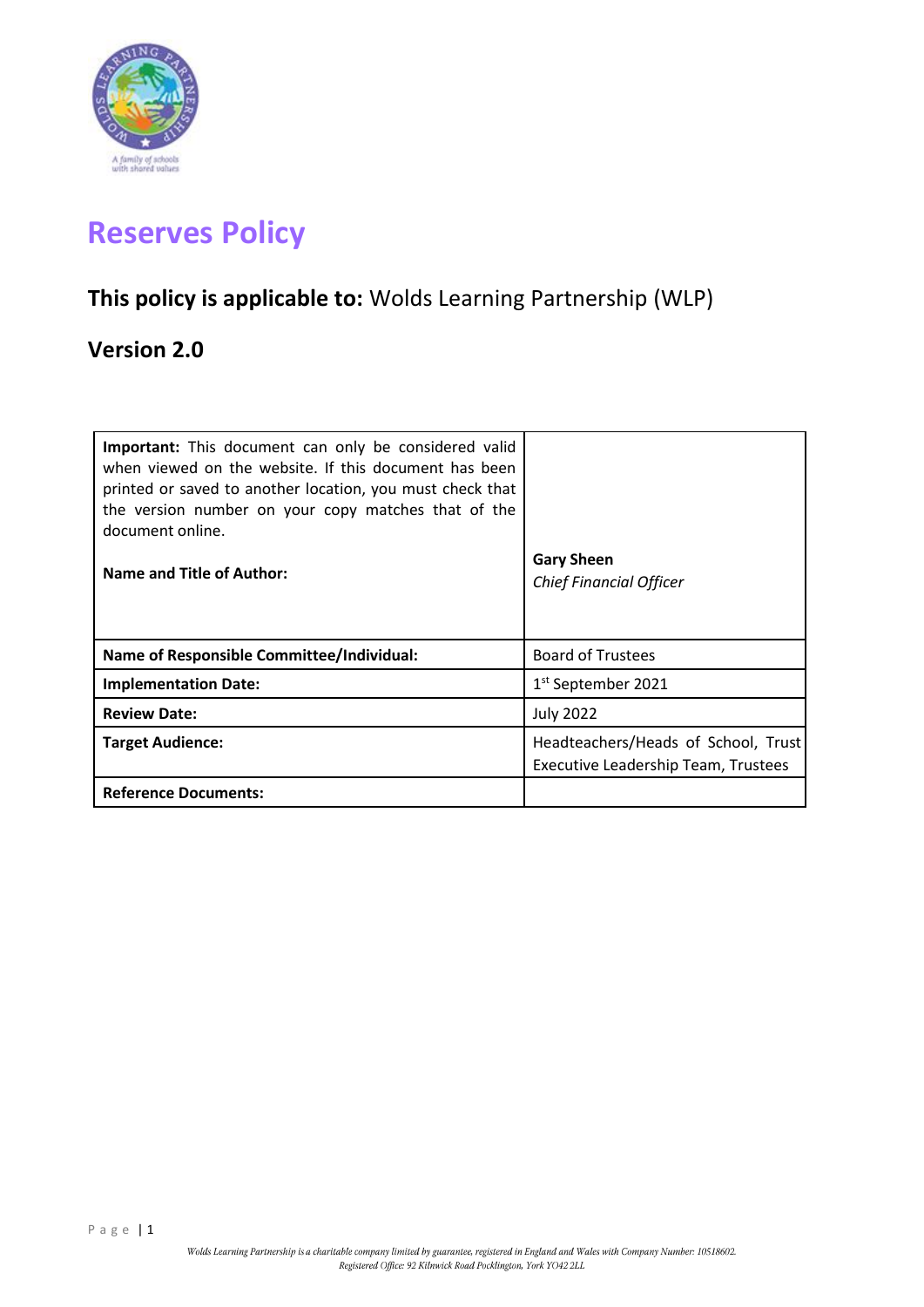

## **1.0 Policy Background**

- 1.1 Charities are required to establish a reserves policy in order to protect their operations. However, regardless of the regulatory requirement, establishing reserves that protect the operation of the Trust and contribute to its smooth running is good practice and forms part of its overall financial control and governance framework.
- 1.2 Whilst the Trust does not wish to hold excessive reserves, as it believes that funds should be expended on the pupils of today, it recognises that a level of reserve is required to cover unforeseen events and potentially to provide resources for identified investment priorities.
- 1.3 This document sets out the reserves policy for Wolds Learning Partnership. The policy is built upon the following core principles:
	- i. Reserves must have a specific purpose related to future spending or covering current and future risks;
	- ii. Reserves should be transparent and maintain the link with the purposes for which the income was given;
	- iii. Reserves should be sufficient to ensure that unexpected events can be accommodated without causing a cumulative deficit.
- 1.4 Reserves should not be viewed as a substitute for contingency budgets, which should be built into annual revenue budgets and 5-year forecasts. However, they may be required to cover financial shocks that go beyond reasonable contingencies built into annual budgets.
- 1.5 Reserves should also not be confused with cash: there will be a relationship between reserves and cash, but reserves might be fully or only partly cash-backed.

#### **2.0 What are Reserves?**

- 2.1 Reserves are those surpluses accumulated over time as a result of differences between income and expenditure. The financial statements of a multi academy trust distinguishes between three types of reserve, namely:
	- **Restricted general fund**, arising from differences between grants and other income receivable from ESFA and other bodies that come with restrictions on how they should be applied, and associated expenditure. This fund also includes the Trust's share of any surplus or deficit on defined benefit pension funds such as LGPS;
	- **Unrestricted general fund**, arising from differences between income from donations and trading activities, and associated expenditure;
	- **Restricted fixed asset fund**, comprising the value of fixed assets inherited by the Trust plus any capital grants receivable less cumulative depreciation charges.
- 2.2 Of these, the restricted fixed asset fund is not readily available to the Trust as it is substantially tied up in land and buildings. The restricted general fund **excluding pension reserve**, and the unrestricted fund are therefore the focus of the Trust's reserve policy.
- 2.3 The Trust came into being with an inherited deficit, which sits within the restricted general fund. In the early years of the Trust, this deficit increased as legacy issues from pre-academisation emerged